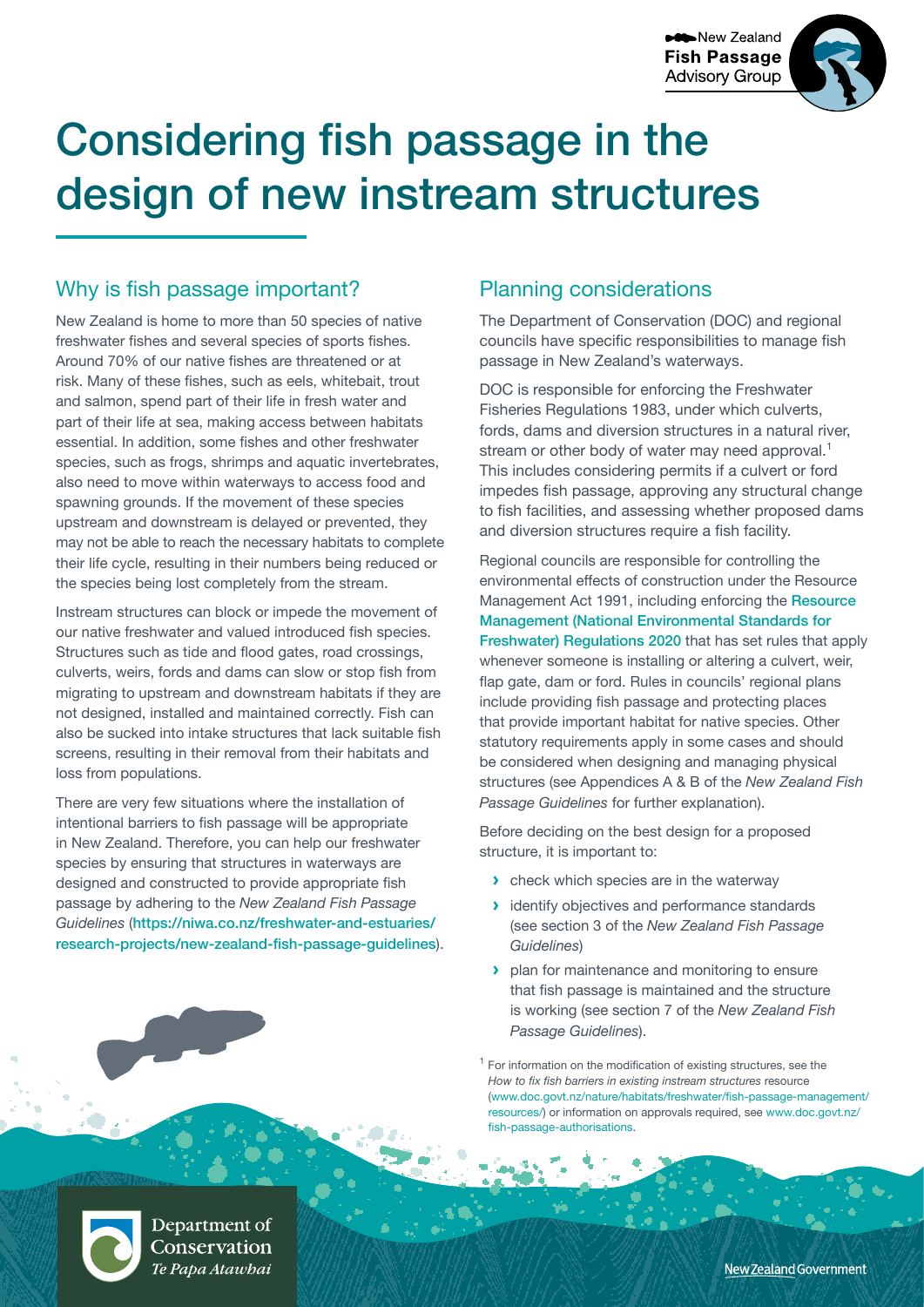## New structure design

The most suitable structure at a given location will depend on its purpose (eg to provide a crossing over a natural waterway without affecting the stream), the species that use the waterway (eg the species' different abilities and habitat requirements) and local conditions (eg high versus low gradient). A bridge is the most preferred option, while a ford is the least preferred.

Good practice guidelines for the design of culverts, weirs, and flood and tide gates are summarised below. (See section 4 of the *New Zealand Fish Passage Guidelines* for further detail.)



## **Culverts**

Culverts are commonly used to convey water beneath roads, tracks, and other crossings of waterways. There are two approaches to culvert design that allow fish passage.

- **›** The **stream simulation approach** represents best practice for allowing passage for a wide range of organisms (sizes, ages and species) and uses more holistic design thinking that integrates geomorphic, engineering and ecological approaches.
- **›** The **hydraulic approach** represents minimum design standards that will provide passage.

Alteration of the natural stream channel alignment, gradient and substrate should be avoided or minimised with either approach.

### Stream simulation approach

The aim of the stream simulation design approach is to create a channel within the structure that is as similar as possible in both structure and function to the adjacent natural stream channel.

The following best practice design criteria should



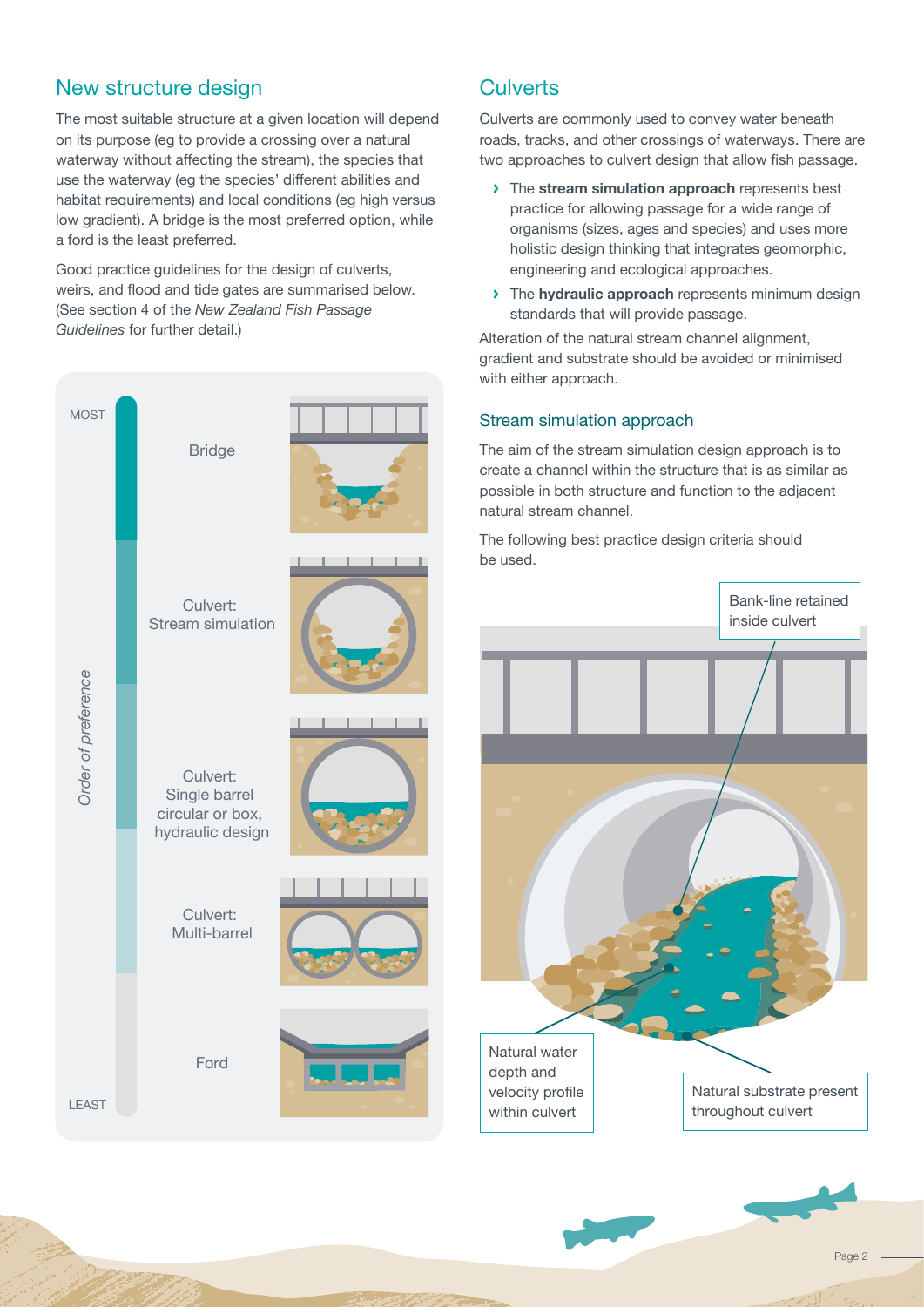- **›** The culvert span is greater than the bankfull width. The stream bed inside the culvert should be 1.2 x bankfull width  $+0.6$  m.
- **›** Open bottom culverts are used or the culvert invert is embedded by 25–50% of the culvert height.
- **›** Natural water depth, velocity, bank margins and substrate are present within culvert. The composition and stability of the substrate in the natural stream is matched throughout the full length of the culvert bed.
- $\blacktriangleright$  The 84<sup>th</sup> percentile of the particle size distribution  $(D_{04})$  is the recommended benchmark grain size for bed mobility.

#### Hydraulic approach

The following design criteria should be used when site constraints (eg existing infrastructure) prevent the use of a stream simulation approach.

- **›** The culvert span is:
	- 1.3 x stream bankfull width for streams ≤ 3m wide
	- $\cdot$  1.2 x stream bankfull width  $+$  0.6 m for streams > 3m wide.
- **›** Open bottom culverts are used or the culvert invert is embedded by 25–50% of the culvert height.
- **›** Well-graded substrate is present throughout the full length of the culvert bed.
- **›** The substrate within the culvert is stable at the high fish passage design flow<sup>2</sup>.
- **›** The mean cross-sectional water velocity in the culvert over the fish passage design flow range is equal to or less than the greater of:
	- the mean cross-sectional water velocity in adjacent natural stream reaches, or
	- the maximum allowable water velocity calculated from fish swimming speeds of agreed target fish species and/or life stages.
- **›** The minimum water depth in the culvert at the low fish passage design flow is the lesser of:
	- 150 mm for native fish passage, or
	- 250mm where adult salmonid passage is also required, or
	- the mean cross-sectional depth in adiacent natural stream reaches.

3 For further information see [www.doc.govt.nz/fish-passage-authorisations](http://www.doc.govt.nz/fish-passage-authorisations)

## **Weirs**

Weirs are structures that are used to control water levels. The construction of new weirs should be avoided where possible. However, if unavoidable, a full width rock-ramp fishway should be used to provide the same water level control function as a weir while maintaining fish passage.

The following design criteria should be used for a rockramp weir.

- **›** Slope is gentle (1:15 to 1:30). A slope of 1:30 is suitable where weakly swimming species such as īnanga and smelt require passage.
- **›** The lateral profile is V-shaped, sloping up at the banks and providing a low-flow channel in the centre. 5–10° is a suitable slope for the lateral cross-section.
- **›** The weir should create a hydraulically diverse flow environment including continuous low velocity wetted margins and resting areas in all flows.
- **›** Backwatering of upstream habitats should be minimised.

Where site conditions prevent the use of a rock-ramp fishway in place of a weir, broad-crested weirs with rounded crests are preferred. Vertical weirs with sharp or overhanging downstream edges must be avoided. If a weir is proposed, you will need to apply to DOC to determine if a fish facility (eg fish ramp) will be required<sup>3</sup>.

The following design criteria should be used for conventional weirs.

- **›** Slopes on the downstream side are gentle, with continuous low-velocity wetted margins provided up the weir. Suitable slopes are:
	- $\bullet$   $\leq$  1:10 for a conventional weir where the fall height is ≤ 1m
	- $\bullet$   $\leq$  1:15 for a conventional weir where the fall height is 1–4m.
- **›** The lateral profile is V-shaped, sloping up at the banks and providing a low-flow channel in the centre. 5–10° is a suitable slope for the lateral cross-section.
- **›** No smooth concrete is used on the downstream face of the weir.
- **›** Roughness elements are added to the whole weir face, such as embedded mixed-grade rocks (150–200mm diameter). These rocks should be closely (70–90mm) and irregularly spaced to create a diverse flow structure across the weir.
- **›** Backwatering of upstream habitats because of the weir must be minimised.
- **›** Downstream edge should be rounded where possible.

 $2$  Fish passage design flow – the range of flows over which fish passage is required.